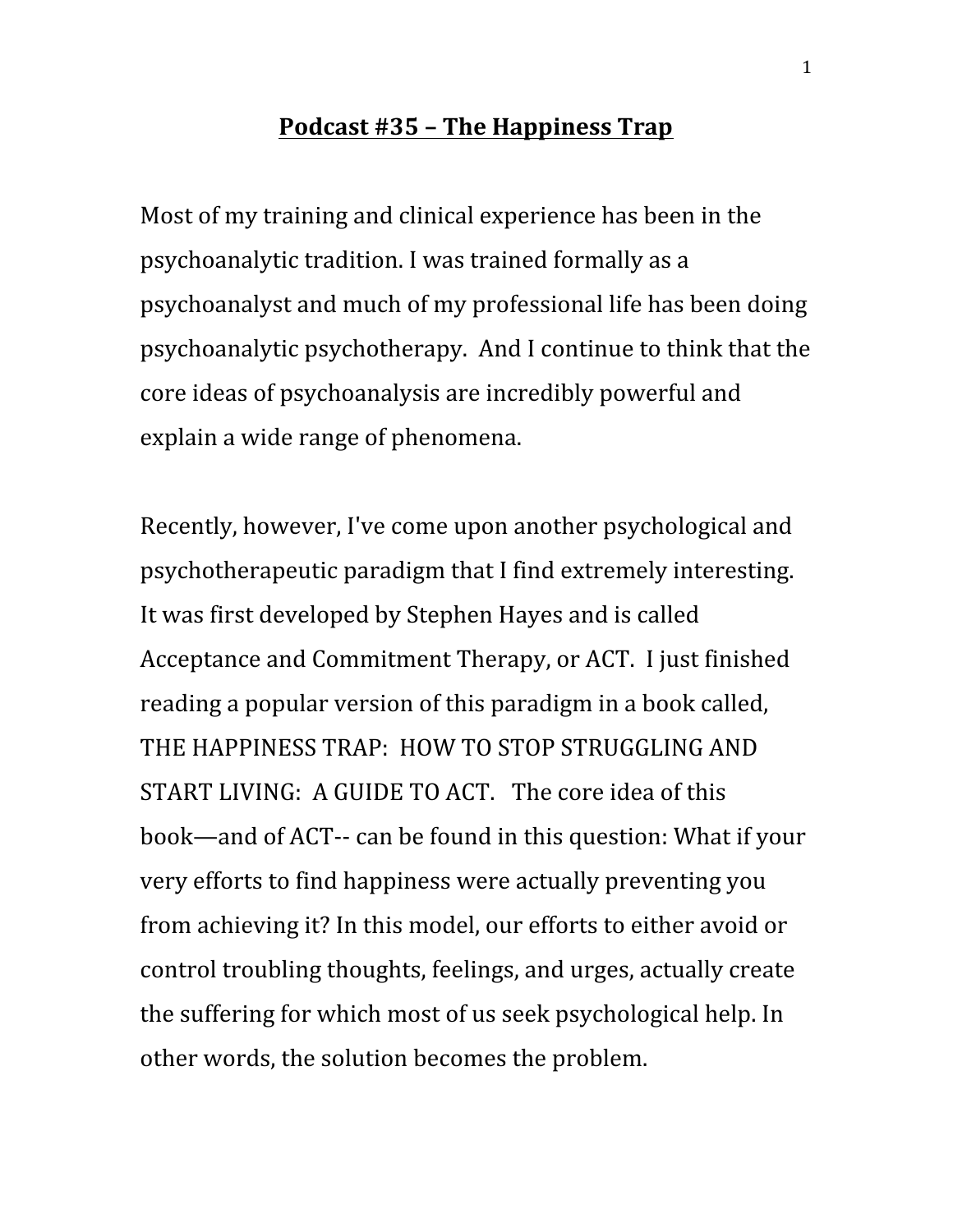It turns out that the human brain and mind evolved in ways that focused primarily on the avoidance of danger and harm. As Harris puts it, the primitive mind was basically a "don't get killed" device. Our brains evolved to be extremely sensitive to detecting threats and, in fact, the "fight or flight" response is intended to deal with threats to our survival. The problem arises when the threats are no longer Saber Tooth tigers or dangerous physical environments, but, instead, are internal and not life threatening, for example, the threats of painful feelings and thoughts.

For example, one of the primary threats that our minds have to deal with is the threat of being rejected socially. In response to this threat, our minds had to become extremely sensitive to real and imaginary comparisons with other members of the group. Experiencing rejection as if it were life threatening, the mind is always seeking answers to the questions, "Am I fitting in?" or "Am I doing anything that might get me rejected?"

Further, given our preoccupation with survival and safety, it makes sense that we would be motivated so often to accumulate more and to create conditions that are "better." In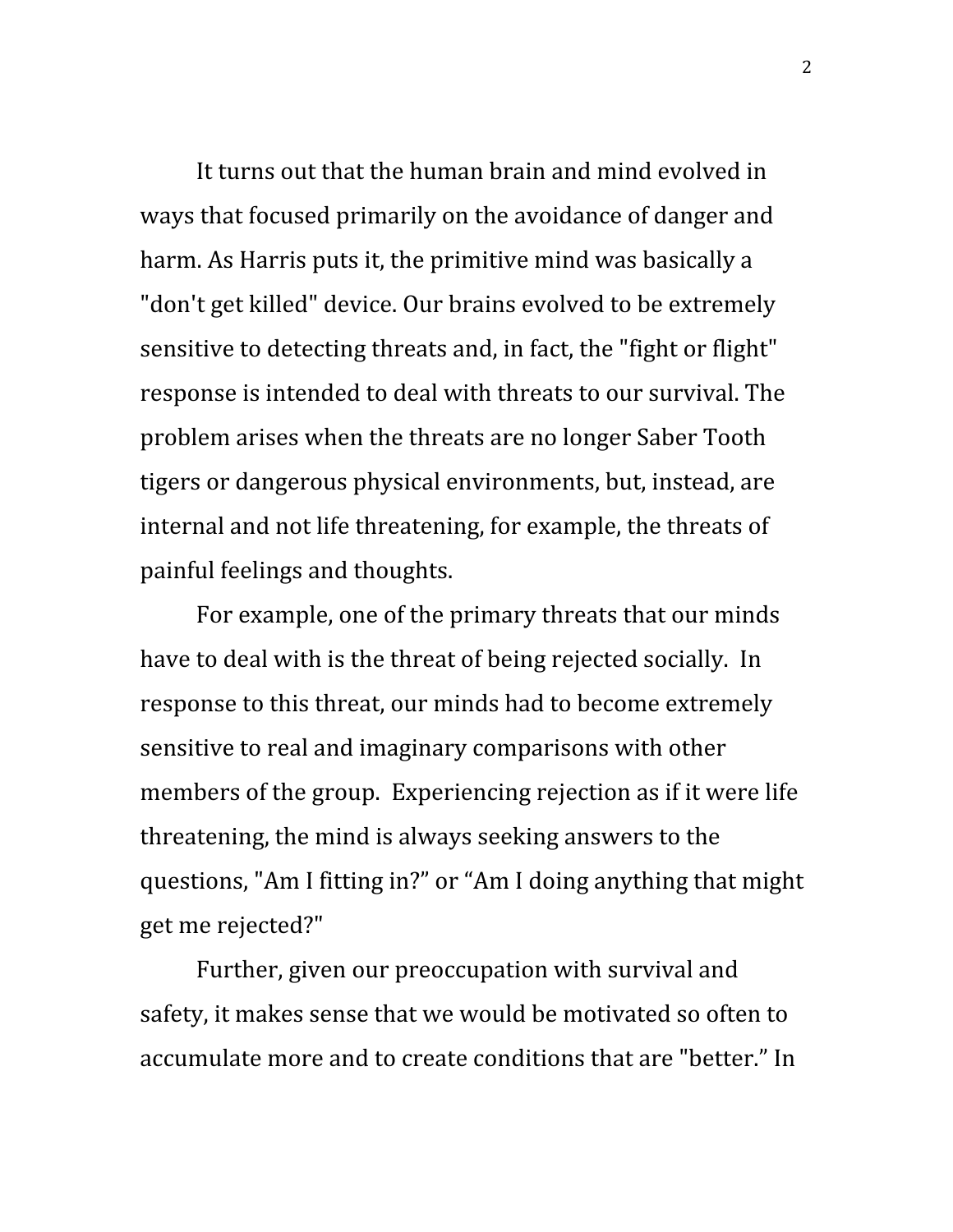our prehistory, this might have meant accumulating a surplus of food, or defensible territory, or a lot of children; in the modern world, this becomes wanting or needing more money, a better job, more status, a better body, more love, perhaps a better partner. We are never satisfied. Our brains are hardwired to want more, to compare ourselves with others, and to critically judge ourselves for real and perceived weaknesses.

In conclusion, evolution has shaped our brains so that we are hardwired to suffer psychologically, to compare, evaluate, and criticize ourselves, to focus on what we're lacking, to rapidly become dissatisfied with what we have, and to imagine all sorts of frightening scenarios, most of which will never happen. No wonder humans find it hard to be happy!

Our culture reinforces this all the time. We are led to believe that the goal of life is to experience pleasurable feelings all the time. Commercials sell products based on the illusion that high – octane happiness and joy is --and should be-- the goal of life. Such an impossible ideal is based on the idea that happiness involves the absence of suffering and pain. This is what Harris in this book refers to as the "happiness trap." If we try to have good feelings all the time we are doomed. Why?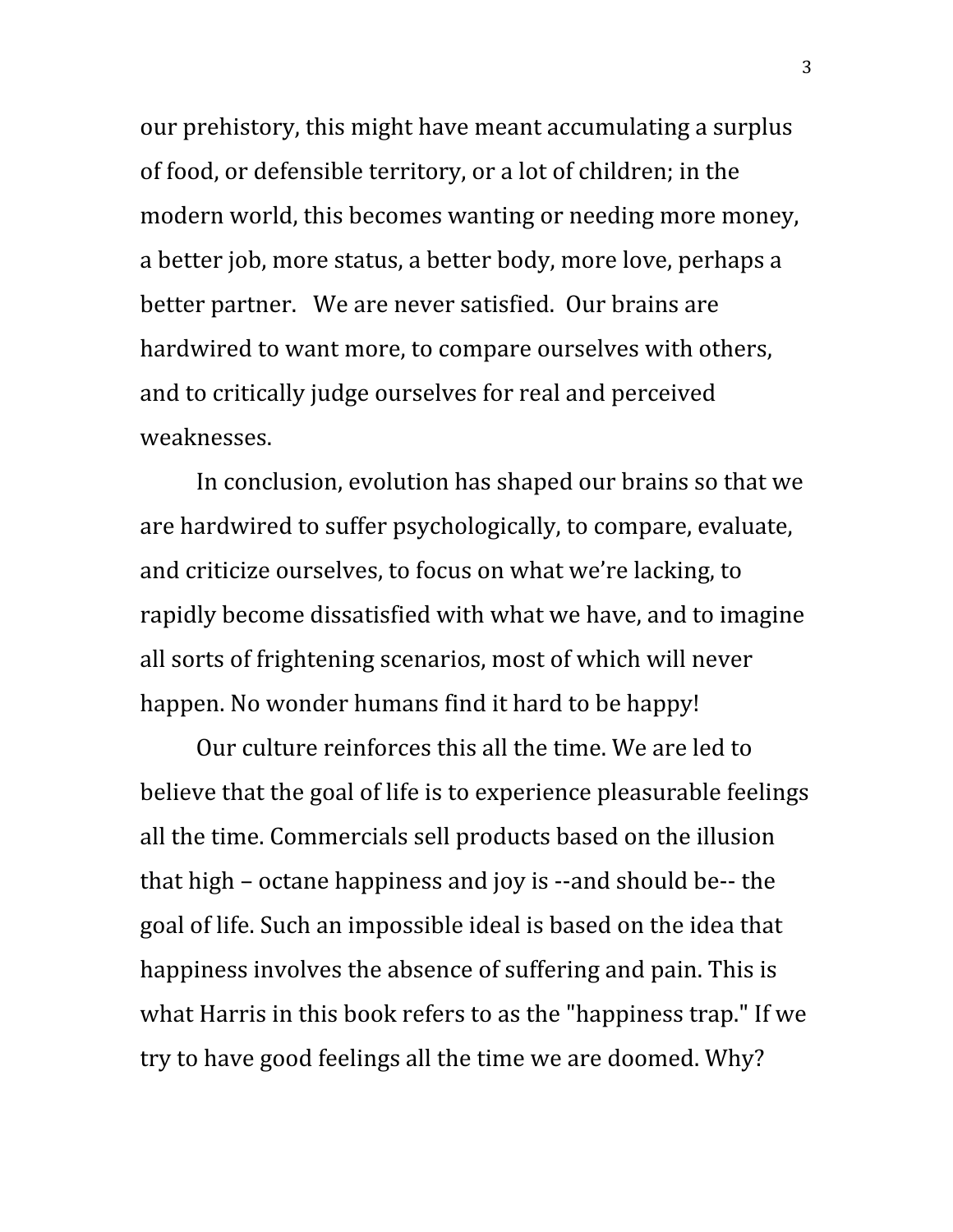Because pain is a part of life. For example, if we are open to loving someone, then we will invariably be disappointed and hurt at times in that relationship. Our bodies age and physical discomfort is inevitable. Hollywood and fairytales tell us otherwise. We are led to feel that if we're unhappy—*or worse, if others are happier than we are*--then we are failing.

The ACT model tells us that normal healthy human minds always create psychological suffering. The issue is really only how we respond to this inevitable suffering. Mostly, the ACT folks argue, we try to control or get rid of painful feelings and thoughts. But ultimately, this is an effort that's bound to fail. Some type of painful feelings or distressing thoughts are inevitable and simply part of the human condition,

In fact, Harris and his colleagues argue that there is very little that we can control about our thoughts and feelings. We think we should be able to control both, but we can't. We think we should be able to avoid them, but we can't. And so-- what's the solution? We can't turn our feelings and thoughts on and off like a switch. But we can seek to relate to them in a different way.

Harris says that, well, we have more choice than we think we do…that we can, for example, regard our thoughts as if they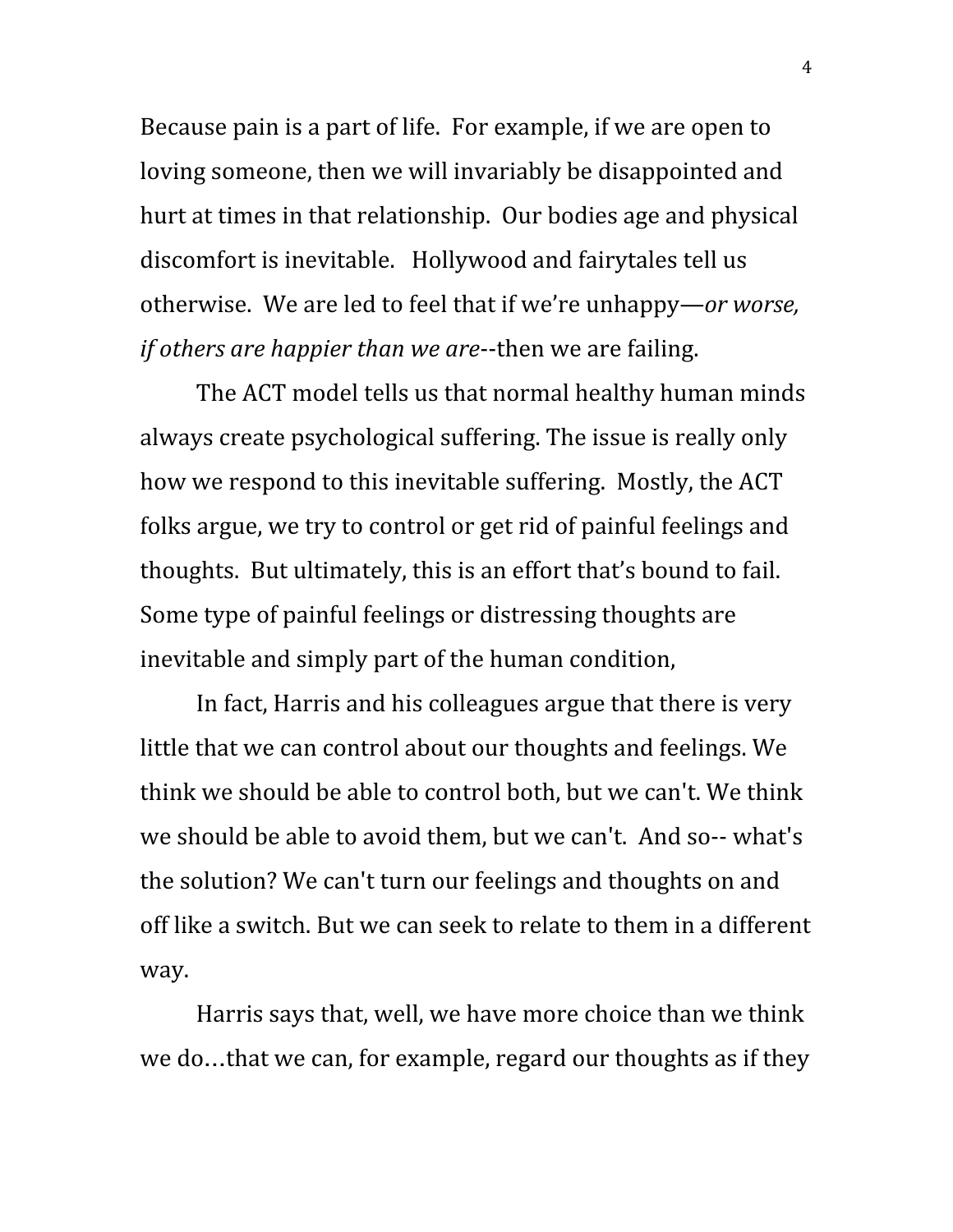were commands that we have to take extremely seriously all the time, *or* we can view our thoughts as if they were simply collections of words that we might choose to listen to if they're helpful, but choose to not listen to if they're not helpful. Too many people have developed control strategies to fight or flee from difficult feelings and thoughts—strategies that create vicious circles. So, for example, one person who's very afraid of rejection might, as a result, isolate himself. But his isolation leads him to feel more vulnerable to being an outsider. Or another person might deal with her social anxiety by drinking. However, the drinking can easily become a problem in her social life. Or someone who wants to get in shape physically might feel that working out is too difficult and therefore drop it --which, of course, worsens the problem. Or, finally, someone might be worried about an exam, and then distract him or herself by watching television. However, watching television too much might interfere with studying and therefore worsen the problem.

In each of these cases the solution becomes the problem. This, again, is the happiness trap  $-$  – in a nutshell it goes like this: In order to find happiness, we try to avoid or get rid of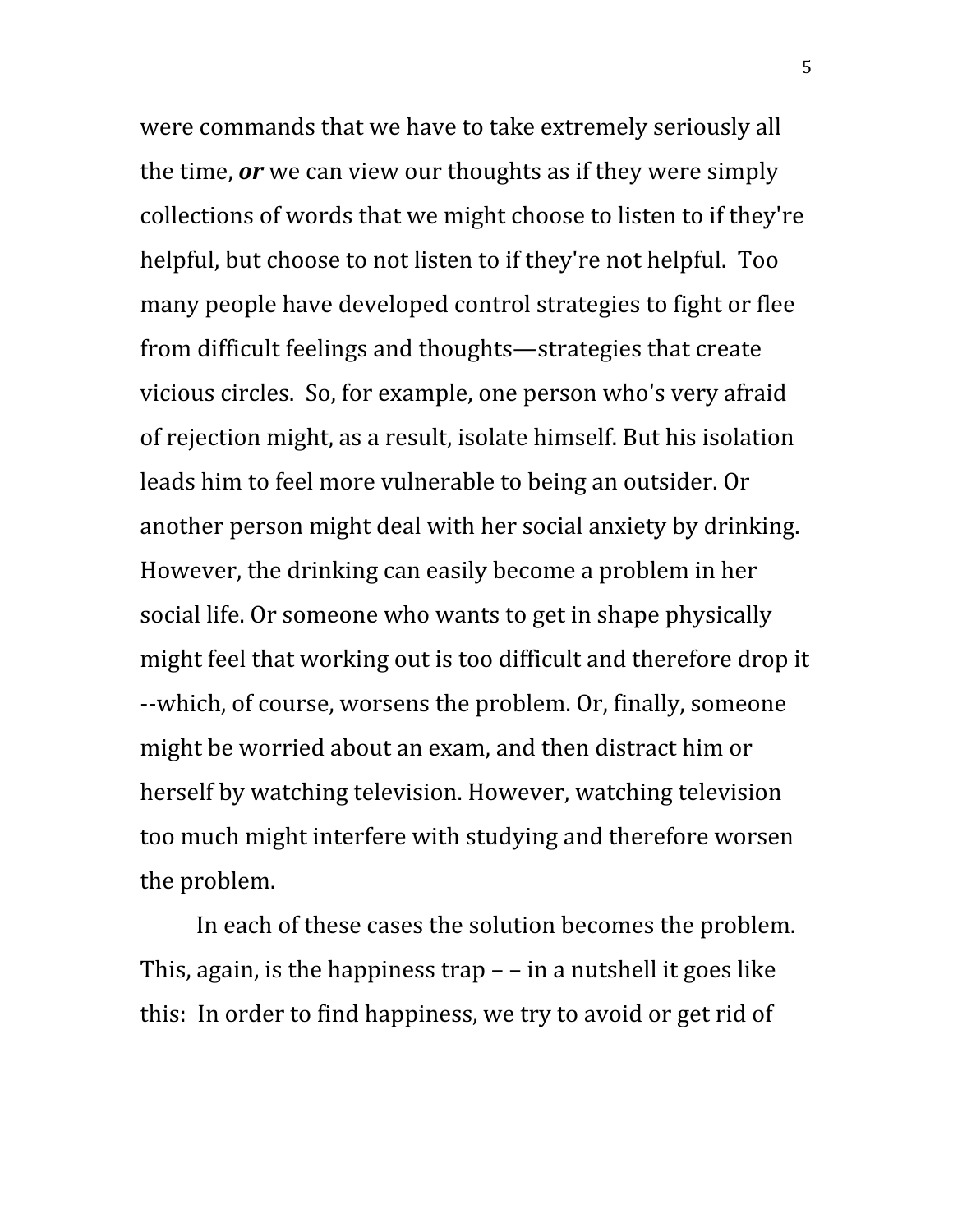bad feelings, but the harder we try, the more bad feelings we create.

ACT argues that thoughts are just stories, and stories are just words. The problem with our thoughts arises when we confuse the thought for the thing it refers to. They call this "fusion." The ACT people say this: thoughts are merely sounds and words. Thoughts may or may not be true. Thoughts may or may not be important. Thoughts are not orders. Thoughts are never threats, because even the most painful and disturbing thoughts do not represent a threat to us. So-- as the mind tells us stories, it's possible to step back and use our capacity for self-awareness to notice what we're thinking without buying into the truth of it. This is especially important because the majority of our thoughts have some degree of negative content. The trick is that we don't have to take them seriously. We don't need to pay them undue attention and we don't need to waste time and energy trying to fight them.

So, in this model, we don't try to get rid of the story, but instead, we ask the question: Is this thought helpful? Does it help me take action to create the life I want?" Because the mind never sleeps, it's always generating stories, comparing,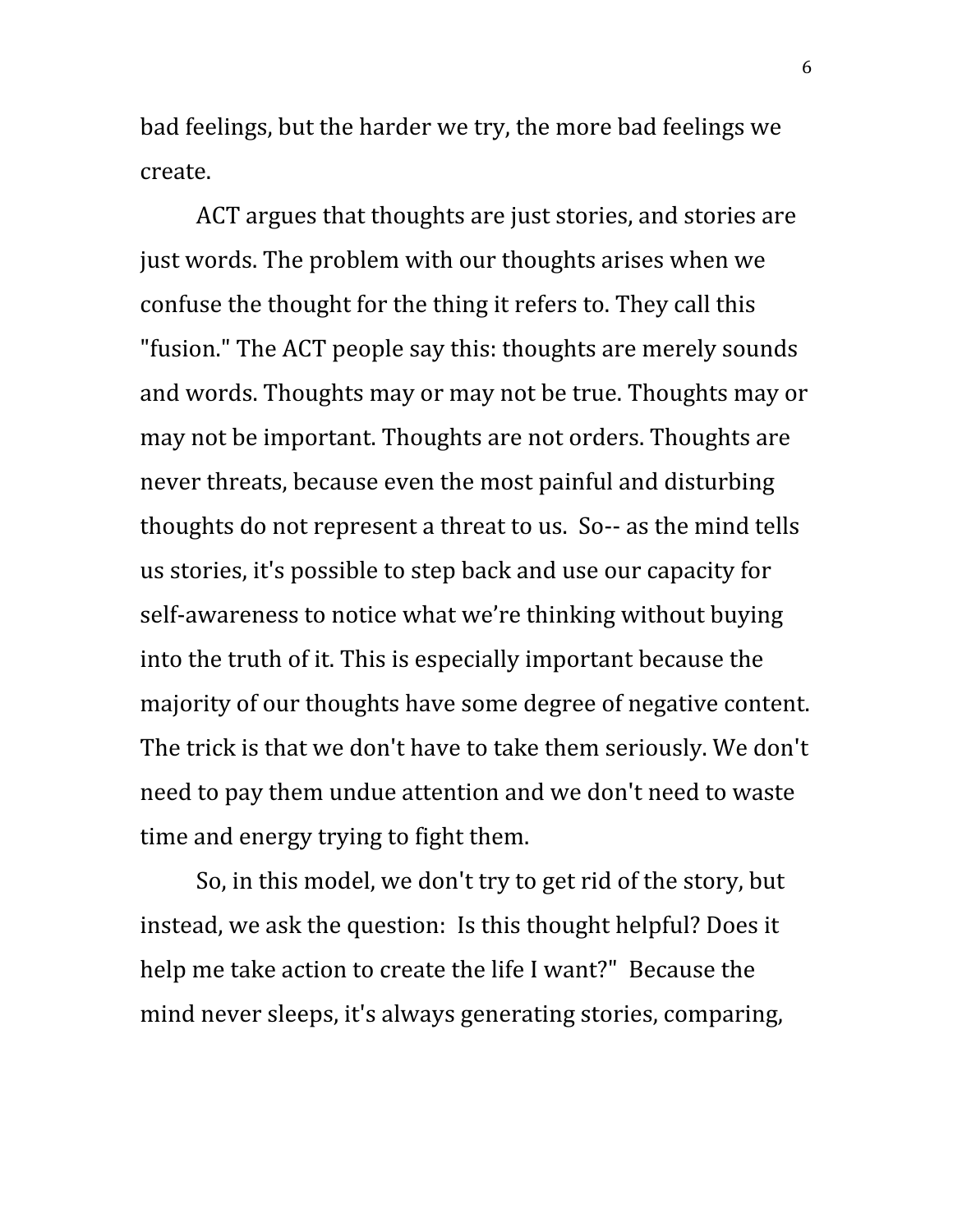judging, criticizing, planning, and fantasizing. We get lost in our stories.

So, in ACT, we allow ourselves to have thoughts and feelings without trying to get rid of them or control them. We use mindfulness to allow them to be there without giving them the power to control us. I think this is a very important and powerful suggestion. We need to accept reality as it is in the present moment, acknowledging how it is, right here and now, and letting go of the struggle to make reality something that it's not. Harris suggests that we think of the mind as being a bit like a radio, constantly playing in the background, broadcasting mostly negative stories 24/7, reminding us of bad things from the past or warning us of bad things that will come in the future. If we constantly tune into this radio and believe everything we hear, then we have a recipe for stress and misery. Instead, Harris thinks that we should not try to get rid of these images and thoughts but, instead, to stop struggling with them.

The reality is---- for the rest of your life, in one form or another, anxious pictures will appear in your mind because, remember, your mind evolved into a device the purpose of which is to prevent you from getting killed. It saved your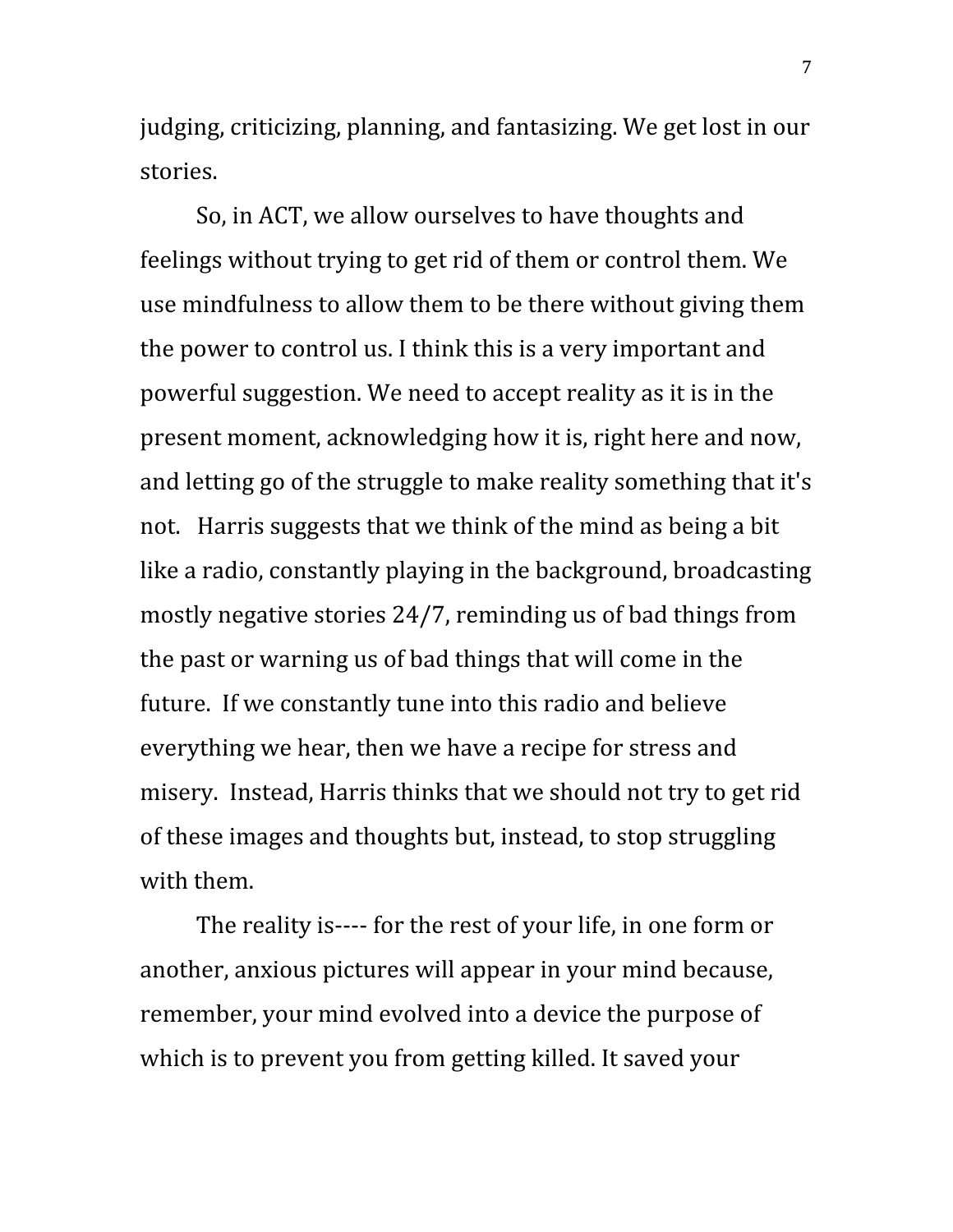ancestors by sending them warnings. Now, that same mind sees potential danger everywhere, from a moody spouse to a parking ticket to a traffic jam, to a long line at the bank, or to an unflattering reflection in the mirror. None of these are, in reality, life-threatening, but our brains and minds don't know that. They react as if they were. Our minds are constantly trying to pick a fight with reality.

So, if thoughts and feelings don't have to control your behavior and dominate your life, then what's the alternative?

Well, the first thing that Harris and his colleagues suggest, is to practice mindfulness, to allow oneself to notice the ebb and flow of thoughts and feelings as they're occurring in the present moment—BUT, to not get locked into these thoughts and feelings. Instead, we try to pay attention only when they serve a bigger purpose – – namely, when they serve to help us move towards living a life better aligned with our values. We free ourselves from the sensibility that goes, "out with the bad, and in with the good".

But what do we mean by values? Values are, according to Harris, "our hearts deepest desires, how we want to be, what we want to stand for, and how we want to relate to the world around us, our leading principles that can guide us and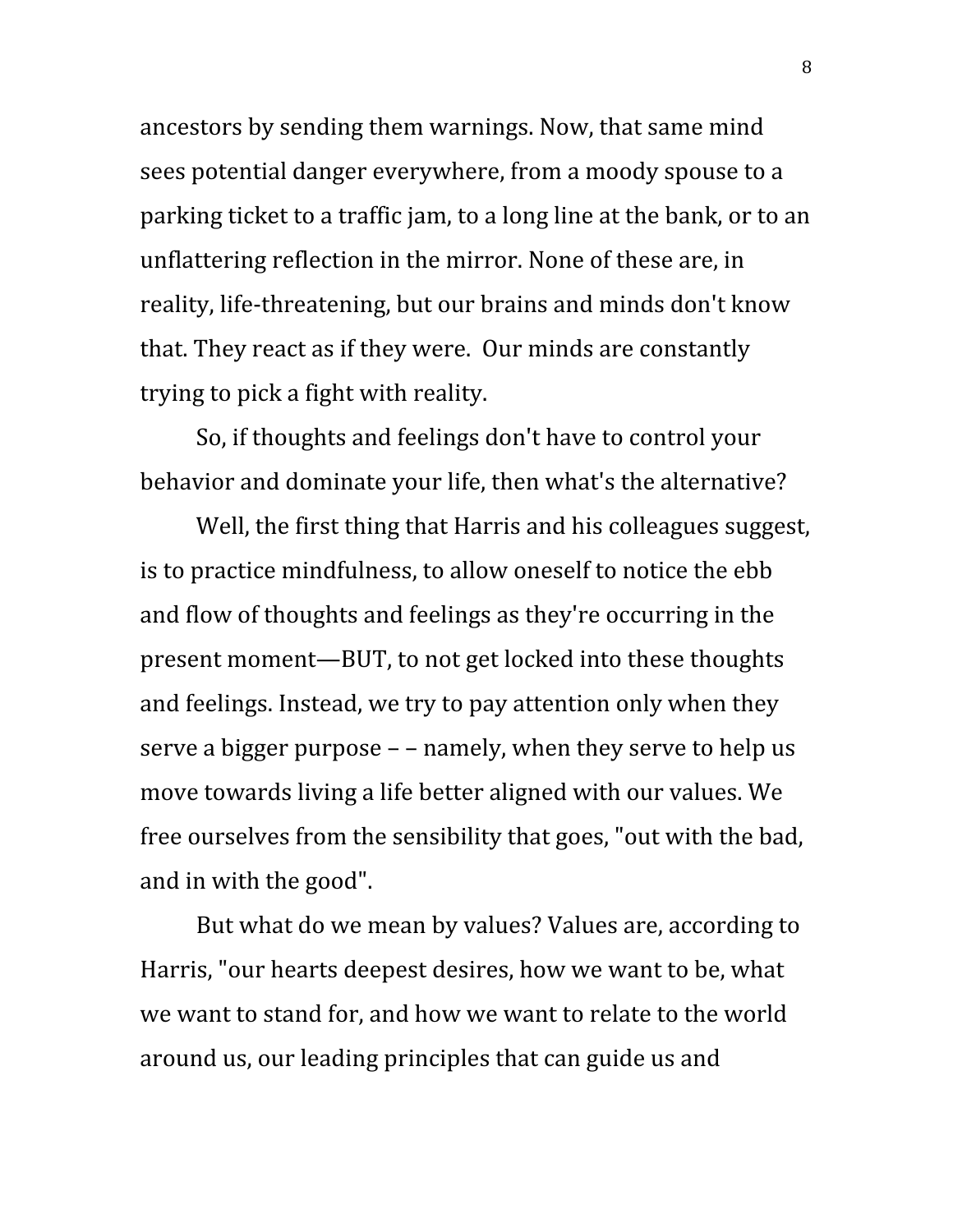motivate us as we move through life. Values are a direction, not a goal. For example, the desire to be a loving and caring partner is a value. It's ongoing for the rest of your life. A goal, on the other hand, is a desired outcome that can actually be achieved or completed, for example, buying a house or finding a great partner. A value is like heading West – – there's always further west you can go. If you want a better job, that's a goal –and once you've gotten it the goal is achieved. But, as Harris suggests, if you value applying yourself at work, or being attentive to detail, or being supportive to colleagues, or friendly to customers, or being engaged in what you're doing, those are values.

The philosopher, Nietzsche, once said "he who has a why to live for, can bear almost any how." If, for example, we value our health, we are more willing to exercise on a regular basis despite the inconvenience of it." In this way, values are motivators. We may not feel like exercising but valuing our health can give us the will to do it. Our minds are always acting to try to subtract out difficult feelings and thoughts. When you pay attention, instead, to your values, then you may well allow yourself to feel quite a bit of discomfort, but this is in the service of leading a more satisfying life.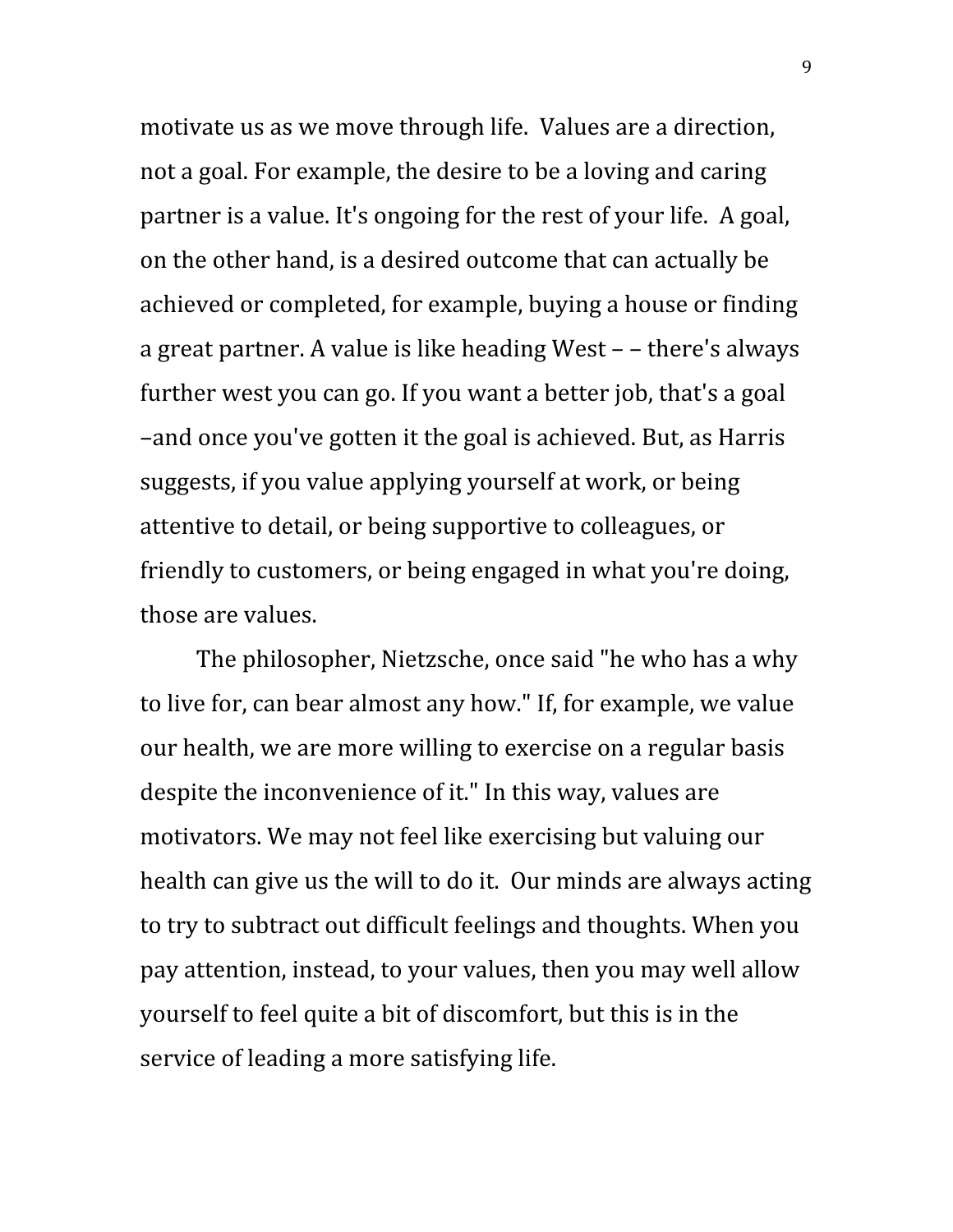So, according to Harris, we should acknowledge the stories, thank our minds, let the stories come and go, and then choose actions that are aligned with our values. This is a different view of the good life then the self-help fetish of happiness all the time, or the impossible goal of creating positive feelings all the time. It's universal to want to avoid discomfort but human beings are the only creatures that can bring discomfort into any situation. We bring aversive thoughts into any and all situations. Our culture says "feel good, not bad --all the time". It's continually saying, "do not feel bad" *but to not feel bad too often means to not feel anything.*

We have to be willing to make room for the negative side effects of life, the unpleasant thoughts and feelings that invariably come as we struggle to make a meaningful life. After all, when we learned to walk we fell down all the time but we didn't give up. This is a model for how ACT views optimal living, namely, that you just have to keep moving forward in a valued direction, even though we're not 100% sure whether it will achieve our goals. Such is the nature of commitment – – you can never know in advance whether you're going to achieve your goals,--- all you can do is keep moving forward